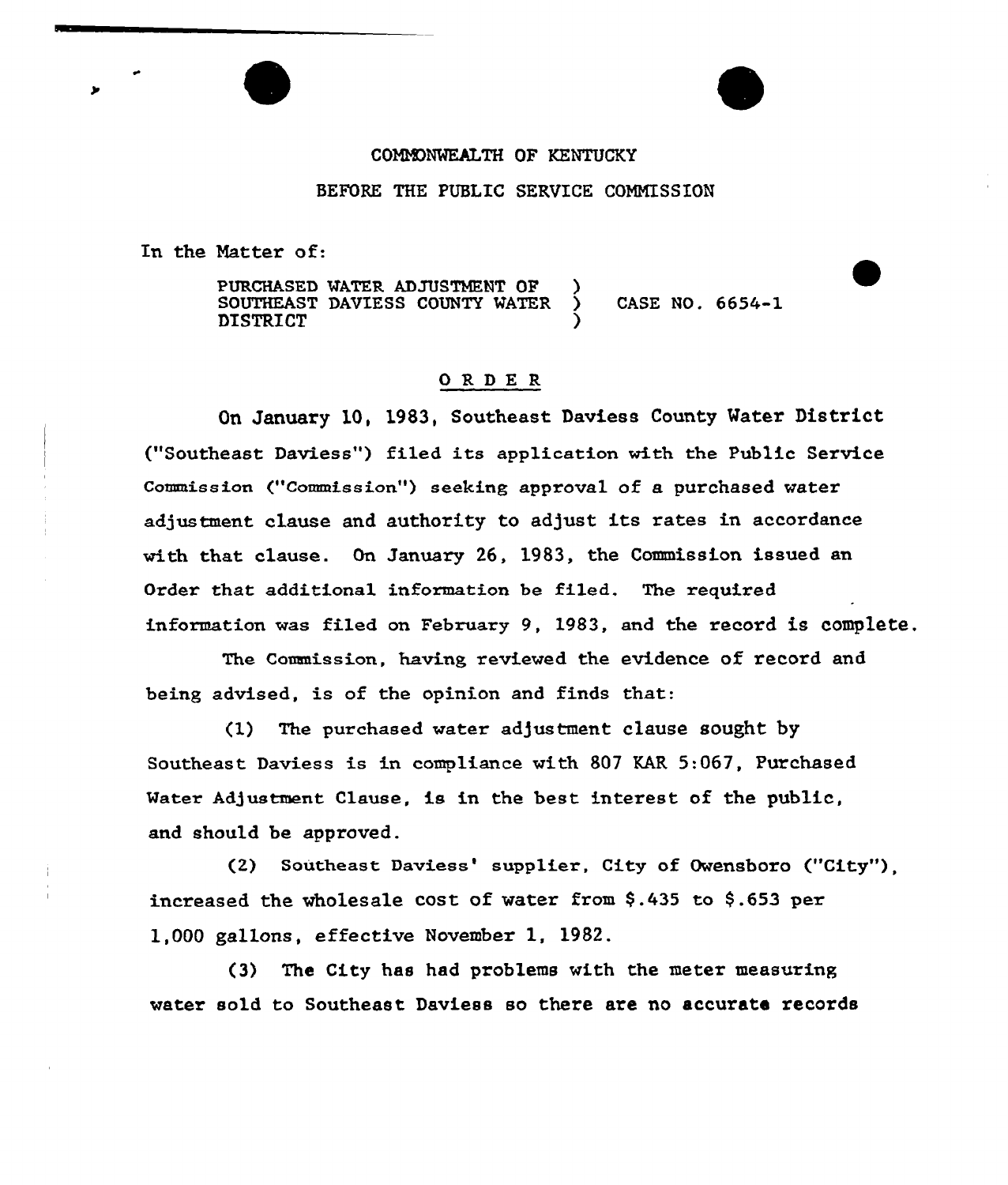of water purchases or means to calculate line loss. The Commission has, therefore, determined that the purchased water adjustment should be based on the water sales of Southeast Daviess for the 12-month period ending October 31, 1982.

(4) The allowable increase in purchased water costs is  $$69,980.27$ , resulting in a purchased water adjustment of  $$.218$ per 1,000 gallons.

(5) The financial exhibits filed by Southeast Daviess indicate that it cannot absorb an increase of this magnitude in the wholesale cost of water.

(6) The purchased water adjustment in the amount of  $\S$ .218 per 1,000 gallons and the rates in Appendix <sup>A</sup> are fair, just and reasonable and should be approved.

IT IS THEREFORE ORDERED that the purchased water adjustment clause sought by Southeast Daviess is hereby approved effective on and after the date of this Order.

IT IS FURTHER ORDERED that the purchased water adjustment in the amount of  $\S.218$  per 1,000 gallons and the rates in Appendix <sup>A</sup> be and they hereby are approved for service rendered on and after the date of this Order.

IT IS FURTHER ORDERED that for the purpose of future application of the purchased water adjustment clause of Southeast Daviess, the base rate for purchased water shall be:

Supplier City of Owensboro

\$ .653 per 1,000 gallons

Rate

 $-2-$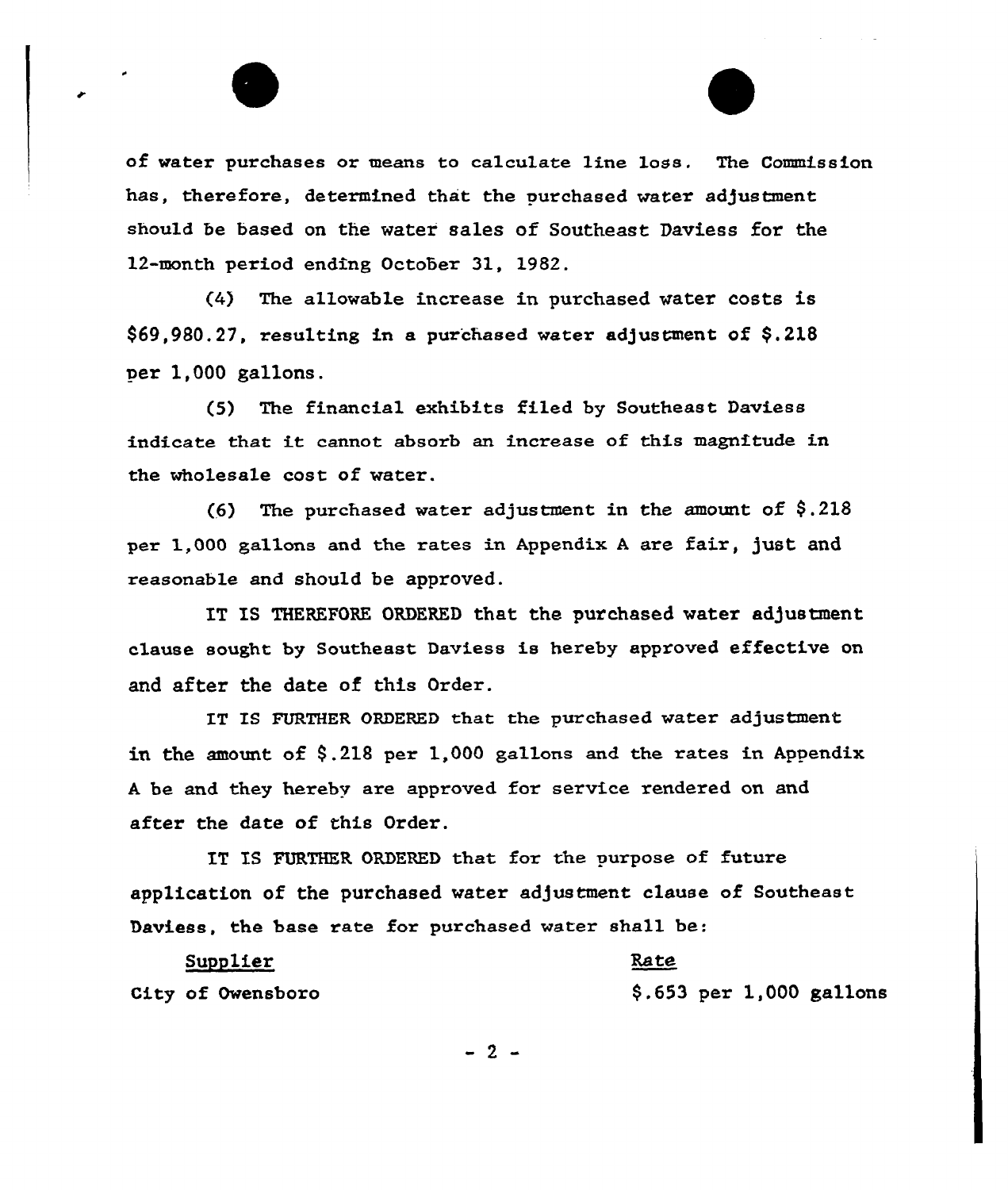



IT IS FURTHER ORDERED that within 30 days of the date of this Order, Southeast Daviess shall file with the Commission its revised tariff sheets setting out the purchased water adjustment clause and the rates approved herein.

Done at Frankfort, Kentucky, this 16th day of February, 1983,

PUBLIC SERVICE COMMISSION

 $\epsilon$ chairman

receine Kandall

Wegan **Commiss** 

ATTEST.

**Secretary**